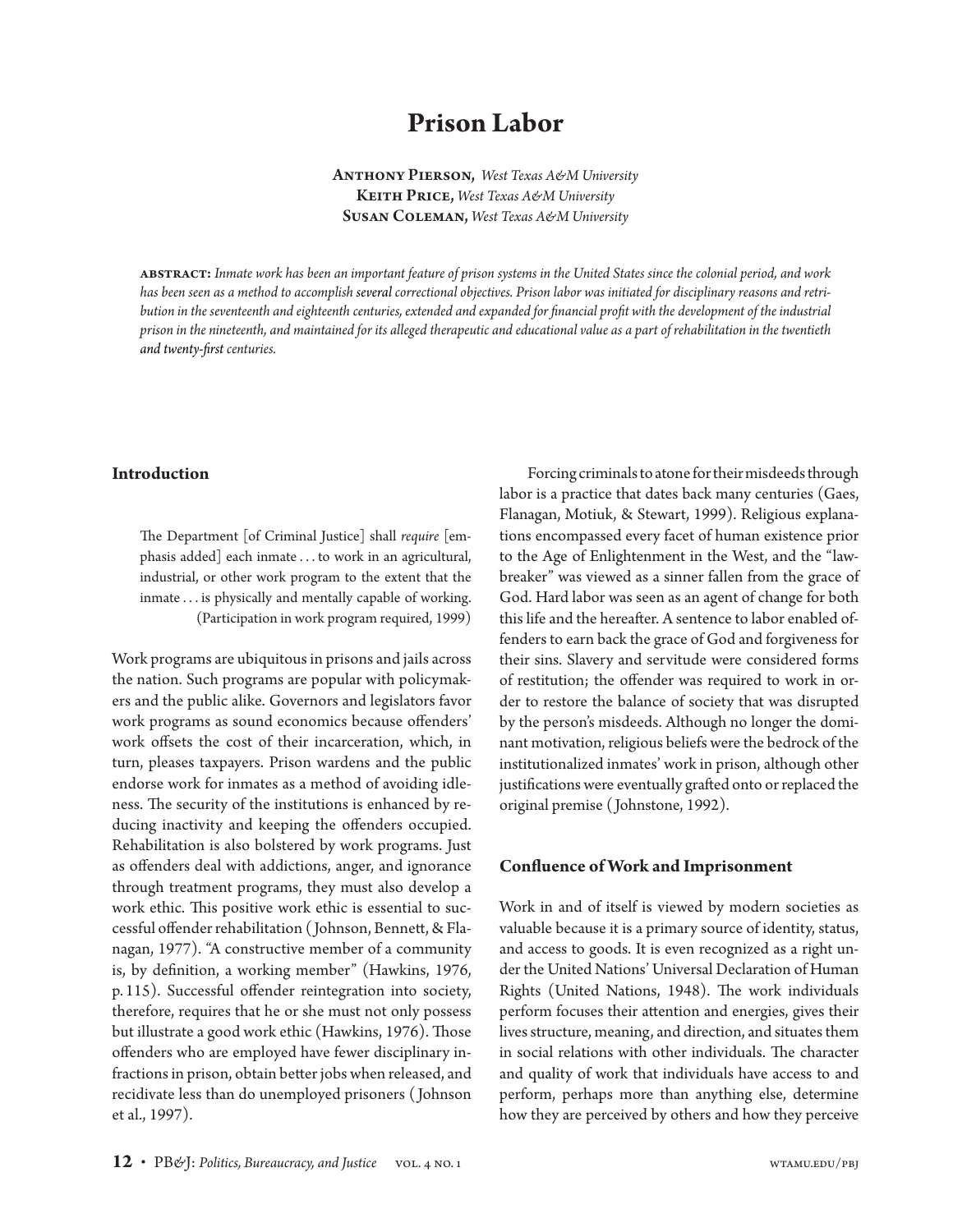themselves (Lippke, 1998). This is no less true of prisoners than those in the outside world, although courts have consistently stated that there is no constitutional right to prison employment for either federal or state prisoners, much less a right to a specific type of work (*Inmates of Occoquan v. Barry*, 1988; *Carter v. Tucker*, 2003; *Shabazz v. Cole*, 1999). Conversely, the majority of courts have held that requiring inmates to work does not violate the Eighth Amendment prohibition against cruel and unusual punishment (even when the sentence does not include either the word, "labor," or the phrase, "hard labor,") or the Thirteenth Amendment prohibition against involuntary servitude by the federal government (*Fallis v. United States*, 1967), by states (*Lymon v. Aramark Corp.*, 2010), by counties (*Canell v. Multnomah County*, 2001), or by cities (*City of Topeka v. Boutwell*, 1894).

Those who violate society's rules have been dealt with in many ways. Until fairly recently, punishment was harsh; criminals were exiled, enslaved, tortured, mutilated, or executed. Public humiliation was also a common form of punishment. The use of the stocks, the pillory, and the ducking stool are examples of this form of punishment. Public humiliation is still used in some parts of the world today (Flanders, 2007). The use of imprisonment for the purpose of offender treatment is relatively new, dating back no further than the last quarter of the eighteenth century. The use of incarceration is thought to be a more humane form of punishment when compared to the aforementioned methods. Of course, jails and prisons of various kinds have been in existence for hundreds of years, but it was only 200 years ago that they were used for anything other than places of detention for debtors, religious or political offenders, and those awaiting trial and other, often harsher punishment (Barnes, 1921). Of even more recent vintage is the concept of incarceration as an element of rehabilitation (Hawkins, 1976).

Critical to the philosophy of imprisonment as treatment is implementation of the "work" element. Work has been an important feature of prison systems in the United States since the colonial period (Conley, 2001). American prisoners have always worked, and forcing them to work has been a way to accomplish several correctional objectives. Historically, labor was a central part of punishment. It was even a popular belief at one time that prisoners' labor was legally forfeited as a result of their criminality and that the state could expect to profit from their incarceration (Hawkins, 1976). Historians have documented that prison labor was initiated for disciplinary reasons in the seventeenth and eighteenth centuries, extended and expanded for financial profit with the development of the

industrial prison in the nineteenth, and maintained for its alleged therapeutic and educational value in the twentieth and twenty-first centuries (Conley, 2001).

In addition to the other benefits, work in prison is a management tool. It alleviates the tedium and boredom of prison and reduces the amount of idle time that inmates may use counterproductively (Potuto, 1986).

As a group, prisoners lack many essential abilities that produce success in the workplace. Therefore, work programs must impart meaningful employment skills and habits to prisoners. . . . Besides acquiring skills and habits that increase chances for future employment, working inmates acquire social and personal competence. Released prisoners must believe that they can be good workers and must have the ability to interact with fellow workers. Work programs help cultivate these abilities. (Phelan, 1997, p. 5)

A Federal Bureau of Prisons study shows that employed inmates have fewer disciplinary infractions in prison, get better jobs when released, and stay out of trouble with the law longer than do unemployed prisoners (Saylor & Gaes, 1992). Research has also consistently shown that if parolees can find decent jobs as soon as possible after release, they are less likely to return to crime and to prison (Petersilia, 2003). Other studies have also supported that the prison work experience reduces recidivism (McHutchison, 1995; Saylor & Gaes, 1992/1997). Investments in prison industries can lower expenditures of day-to-day prison operations and decrease the likelihood of having to expend resources to quell disturbances (Roberts, 1996). Moreover, prison work programs enable inmates to produce items of value for the government. Sale of these products, in turn, generates revenue that can be used to offset expenses that would otherwise have to be met through appropriated funds. Above all, they provide offenders with the skills necessary to remain free from crime upon release. With prison populations continually on the rise, any solution that has the potential to decrease levels of recidivism is an appealing one. Something, however, must also be in place within the prison to accommodate the surge of an increasing percentage of inmates with histories of violence. Prison work programs are just such the accommodation; they have helped ease tensions and avert volatile situations. Prisons without meaningful activities for inmates are dangerous prisons, and dangerous prisons are expensive prisons. The work and education programs that are incorporated into prison industries have played an essential role in protecting lives, preserving stability, and saving money in America's prisons (Phelan, 1997).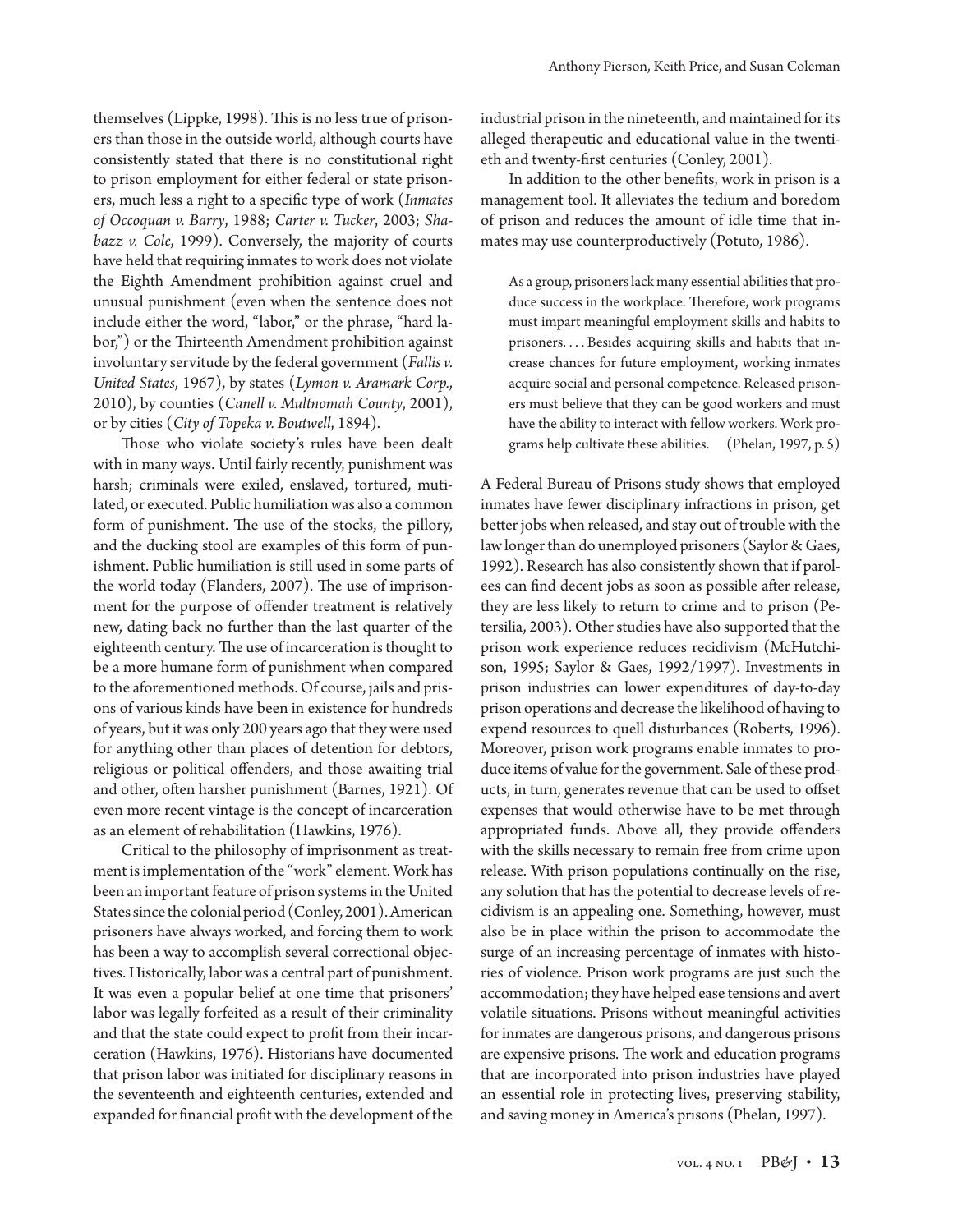Ultimately, the incorporation of labor into the prison system seems only logical since work is seen as having many therapeutic qualities. Whether it is used as a remedy for idleness, to shift the inmate's world view, or just simply to generate revenue, work within prisons programs have broad appeal, yet at the same time, the programs are seen as controversial if they displace workers in the free world. In order to truly understand the nature of prison industries, attention must be devoted to the concept of labor and the philosophy of its application in the criminal justice system.

### **Justification for Labor**

Historically, prisons have been perceived as solitary fortresses kept separate from the regular society. The day-to-day operations that take place behind their vast walls traditionally have been shielded from the public eye. Prisons have been characterized as total institutions unaffected by the events that occur outside their walls. In reality, nothing could be further from the truth. The same social forces that have influenced change throughout history have also had a substantial impact within prison walls, particularly concerning elements of punishment. Ideally, punishment is to accomplish multiple objectives, although exactly what constitutes those objectives has fluctuated in relation to outside social forces such as the civil rights movement or economics. Almost from the very beginning of the history of punishment by organized societies, and still prominent today, is the incorporation of labor in the punishment phase, especially for those who are imprisoned. Although the underlying philosophy for its use has changed, its role in the process has remained stable. Traditionally, the incorporation of labor in incarceration has been based on three primary reasons or rationalizations—religion, administrative, and practicality or some meld thereof. All employ some variation of practicality that labor is a functional component that works to benefit a larger group as opposed to just the benefit of the individual.

Initially, the inclusion of labor as punishment was based in religion. Prior to the Age of Enlightenment, religion and religious explanation encompassed every facet of human existence. Laws were considered to be ordained by God. They were essentially codes of conduct by which to live. The "law-breaker" was a sinner fallen from the grace of God. To restore the community that was affected by the sinner's actions, leaders sought guidance from the Bible.

Punishment was corporal in nature and encompassed a myriad of actions including dismemberment or death.

After the Age of Enlightenment, religion, while less important overall in the secular realm, still maintained an influential presence in the criminal justice system. While the criminal was no longer primarily viewed as directly disobeying the word of God, he or she was viewed as falling victim to the "sins" of society. The result of this victimization meant fewer contributions on the part of the criminal to society as a whole, and in an era marked by extreme economic growth, any reduction in individual industriousness or contribution was seen as a major threat to progress. Thus, in the eyes of leaders, waste of time was viewed as the first and the deadliest of sins. Loss of time through socializing, idle talk, or even more sleep than is necessary for health was worthy of absolute moral condemnation (Anderson, Logio, & Taylor, 2001). This perception was the basis for the old adage, "idle hands are the devil's tools." To remedy such idleness, criminals were sentenced to work in conjunction with solitary confinement to encourage personal reflection and penance.

Labor was seen as an agent of change, or at the very minimum, it would occupy the prisoner's time and prevent idleness. Ultimately, the reward for consistent industriousness would be the grace of God and the promise of everlasting rest in the Hereafter. This belief was bolstered by Calvinistic Theology that was so dear to the hearts of the Puritans. At the center of Calvinism is the concept and goal of the glory of God; that is, everything that everyone does should somehow add to God's glory. An additional element of Calvinistic theology that provided the foundation for the Protestant ethic is the concept of the "calling" or using one's secular occupation—farmer, merchant, soldier, king, or housewife—to glorify God. This taught people not to despise or belittle their job or role in life but instead to see their labor as a "calling" by God. This belief resulted in what Weber called "ascetic Protestantism" or a life of strict discipline ( Johnstone, 1992).

Work was not only the best protection against an evil, immoral life but also the best means for glorifying God, and hard work in one's calling evidenced discipline and devotion. Calvinism heavily influenced the objectives of punishment. For the offender, work was seen as having several benefits. A sentence to labor would enable offenders to earn back the grace of God and forgiveness for their sins, and in doing so, they are also being equipped with the skills to be contributing members of society. Although no longer the dominant justification, religious beliefs imprinted their essence in the institutionalization of work in prison.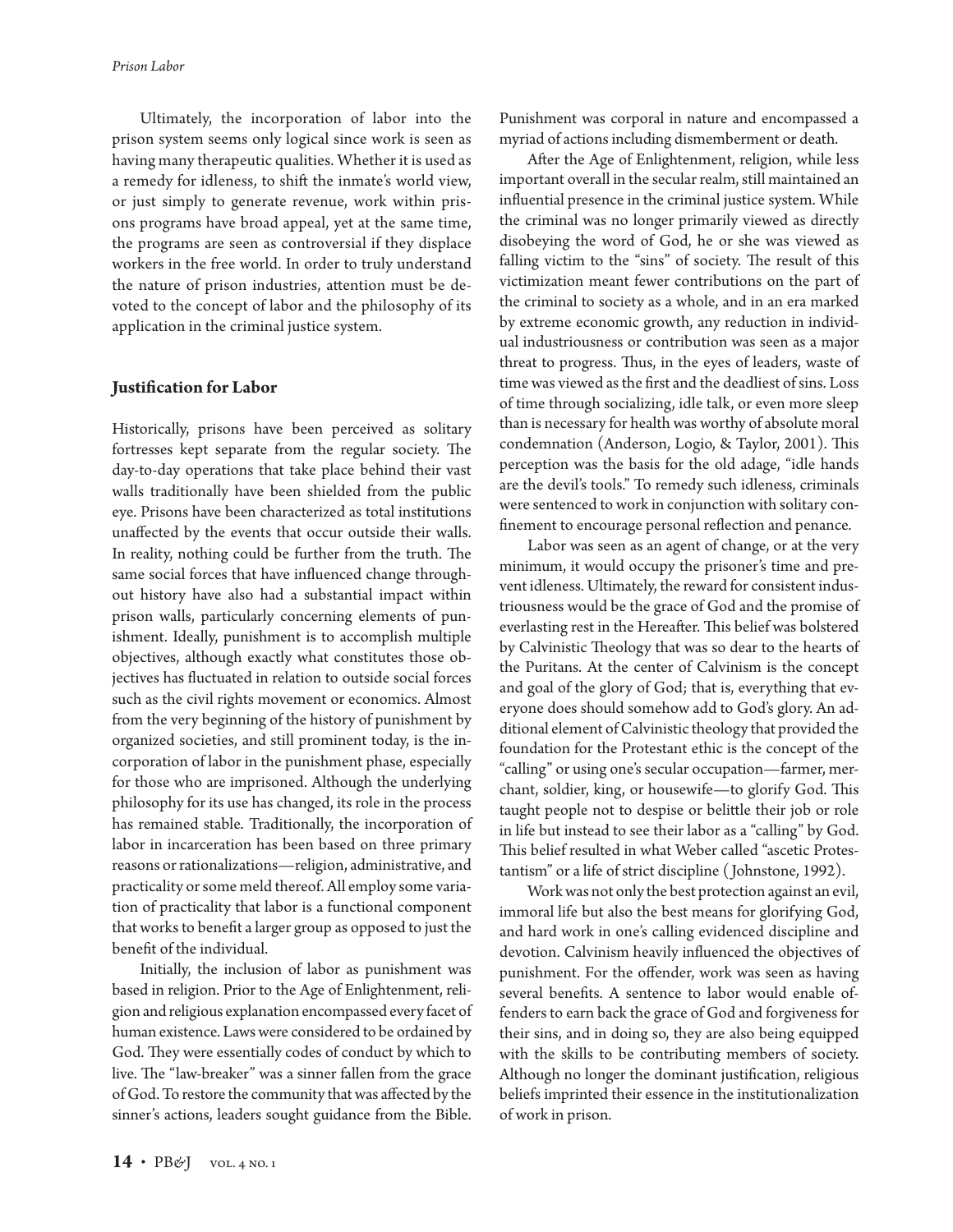Over time, religious justifications gave way to emerging social and economic forces. Before there were prisons, reformatories, or penitentiaries in the forms known today, there were workhouses or houses of correction, found primarily in Northern Europe and the Germanic states, that were designed to help the poor; these were separate and apart from the places of detention or prisons such as the Bastille in France and the Tower of London that held political or religious offenders ( Jackson, 1927).

 In the view of society and those in authority, the majority of those in the workhouses had proven themselves to be parasites who stole and begged from others because they were too lazy or otherwise unwilling to earn an honest wage to support themselves. Imprisonment was meant to correct their wrongful ideas through a regime of forced labor that would inculcate the virtues of industriousness, obedience, and punctuality and also train offenders in a particular occupation in order that they could find work following release (Constantine, 2006). Thus, work was considered an effective and economical rehabilitation tool.

European workhouses were never really accepted in the United States. Religiously-inspired reformers sought a more humanitarian approach to imprisonment. They believed that criminals lacked respect for authority and proper work habits and that changing these criminals could be accomplished only through a system of penal discipline emphasizing penance through solitary confinement and labor (Shelden & Brown, 2003). The belief in the positive benefits of work for both individual and society also reflected a more deep-set and widespread belief in the positive value of industriousness. Industriousness was not only the main indicator of health, but the means to cure; just as the indolence of beggars and vagrants could be associated with mental illness, so industriousness was a sign of mental well-being (Constantine, 2006).

Penal institutions were no different; however, by providing the offender with his or her basic needs such as food, shelter, and clothing, it was believed the institution was only reinforcing the offender's negative perceptions of work. The solution was simple: require them to work. This mandate would instill proper work habits and could possibly prove profitable for the prison. At this time, agricultural work was not only favored because it appeared to offer the best hope of rehabilitating offenders, but also because it made financial sense (Constantine, 2006). Farming on site meant inmates could grow their own food and produce surplus to sell, further lowering the cost of their imprisonment.

With the rise of the city, the once dominant agrarian society gave way to the industrial age. Cities provided tremendous markets for manufactured goods and spurred the need for labor. Punishment of criminals changed to meet the demands created by these social conditions. Poor laws, developed at the end of the sixteenth century, required that the poor, vagrants, and vagabonds be put to work in public or private enterprise (Mumford, 1961).

Institutions adopting this ideology attempted to produce ideal workers for the factory system. As a method of punishment, these protocols were ideally suited for an emerging capitalist society because they attempted to inculcate habits of hard work, punctuality, and obedience (Shelden & Brown, 2003). It was argued that because criminals gain from their misdeeds, it was both fair and just to demand that they reimburse society for its loss caused by their crimes and thus restore the social balance (Hawkins, 1976). To help meet these goals, the courts levy fines against offenders and require restitution to victims. The revenue from prisoner-produced goods and services could be used to meet these financial responsibilities (Reynolds, 2001). Besides financial practicality, making labor a stipulation of punishment was believed to possess deterrent effects. The argument states that "hard labor while wearing stripes" is an efficient means of deterring future crime or of balancing the scales of retribution by imposing work as punishment ( Johnson, 1972).

Shortly after the first penitentiaries appeared, prison administrators realized that inmates needed some way to productively occupy their time. The prolonged idleness and minimal contact with other people reputedly caused many prisoners to suffer mental breakdowns. To make the isolation less severe and to help convicts prepare for honest employment after release, officials permitted inmates to work by themselves at various occupations such as shoemaking, weaving, tailoring, and polishing marble in their individual cells (Roberts, 1996).

Unlike the workhouse, the penitentiary initially called for solitary confinement without work. It was believed that this method (known as the Pennsylvania System) would result in a quick reformation or penance. The effects of this isolation instead produced severe physical and psychological trauma. To remedy this situation moral and religious instruction was provided to the prisoner. Work was also scheduled for eight to ten hours a day. The prisoner remained in isolation but worked on piecework or handicrafts in his cell. The Auburn System of solitary confinement was developed in New York. This system housed prisoners in single cells but forced them to work in a large area for group labor while in a condition of enforced silence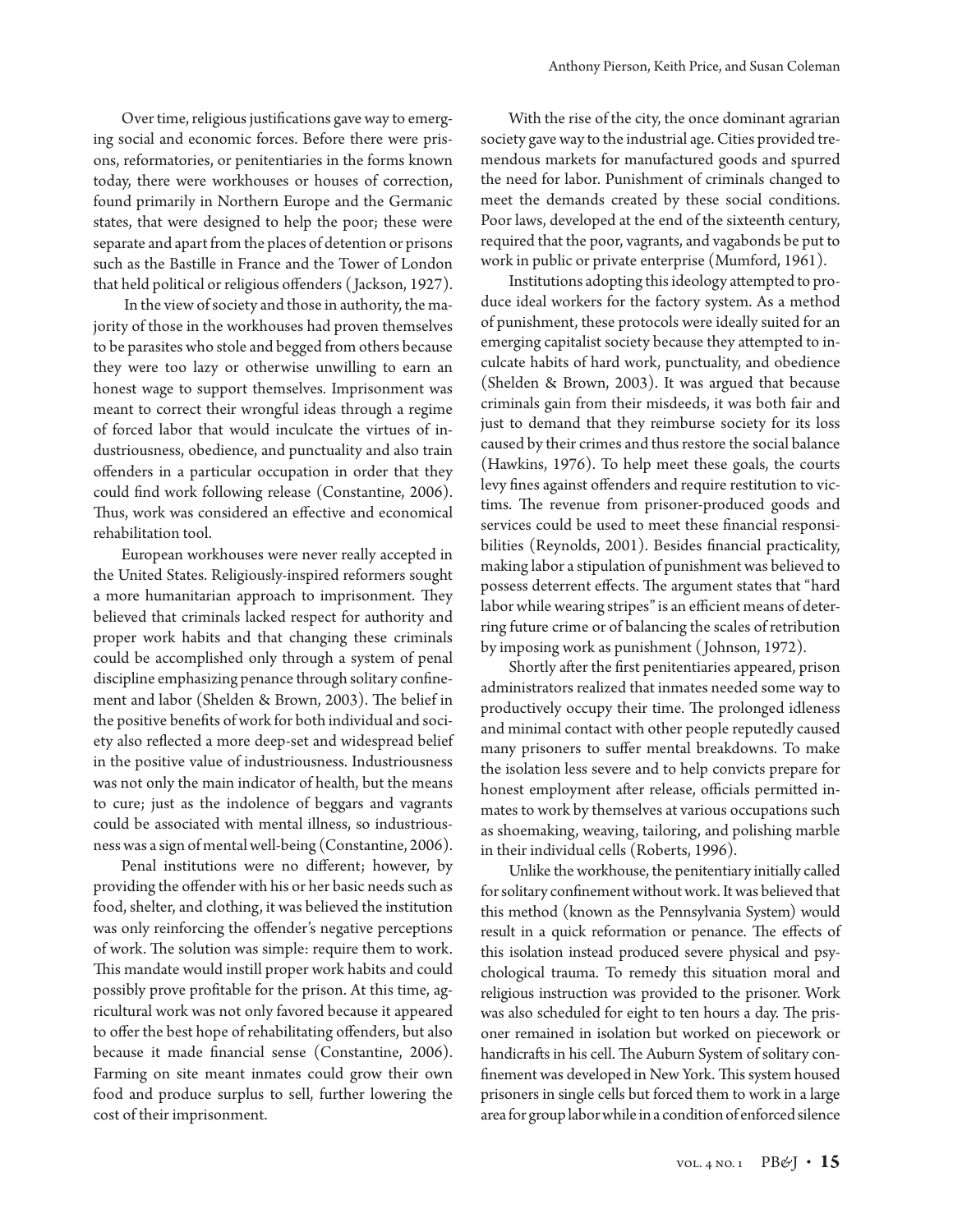( Johnston, 2004). This system offered the ability to organize prison labor much like an industrial factory. Prison officials anticipated that they could show that government agencies could be self-supporting and, in some cases, even earn a profit. Officials believed that the prisoners could and would work for the benefit of the state. Utilizing this prison industry model, the inmates would first construct the prison itself and would then work in prison factories to pay for the cost of their incarceration (Conley, 2001).

Several attempts were made to make prison labor profitable, but the programs failed to generate enough revenue to offset costs. Despite this failure, labor within the prison remained standard operating procedure. Prison industry programs had proven that they were capable of generating revenue to reduce the cost of incarceration, but they remained subject to strict scrutiny and regulation that significantly impaired their ability to be cost effective. Above all, labor had remained a static element in the prison system because meaningful work programs were the most powerful tool prison administrators had to manage the inmate population (Roberts, 2005). Absence of work leads to moral and physical degradation and corrupts institutional order ( Johnson, 1972).

Administrators have reported many times that large groups of idle prisoners create a constantly hazardous situation. The destructive effect of long periods of idleness in prison is in turn one of the major causes of the unrest and tensions underlying costly and destructive outbreaks of violence and destruction (Roberts, 1996). Prison officials have attested that prisoners who work behave better. A federal Post Release Employment Project (PREP) study confirms that employed prisoners do better both inside and outside of prison than those who do not work (Reynolds, 2001). The common theme present in most administrative justifications is that work is a valuable and effective management tool that is critical for institutional order.

Labor has been and is seen as both a punishment and as an obligation imposed on the prisoner. The opportunity to work was advocated in the spirit of charity to help the prisoner avoid the moral and physical degradation of idleness ( Johnson, 1972). Whatever the source of their beliefs, the public believes that prisoners should work (Hawkins, 1976). During periods of unemployment, however, the public resists prisoners taking jobs from lawabiding citizens (Fox, 1983). Work with the prison should be productive, but not in competition with free-enterprise outside. For this reason, prison industry has come under constant fire throughout history. This criticism has continually forced prison industry programs to review and revise their missions and objectives over the years.

# **Work In Prisons**

The task of tracing the historical roots of penology can be a daunting one. Although the concept of imprisonment is considered a relatively modern invention, the use of labor as punishment is not. Forcing criminals to atone for their misdeeds through labor is a practice that dates back many centuries to "the dawn of civilization" when the pharaohs, the Chinese, and the Romans forced their criminals into slavery in iron and salt mines, and Athenian convicts labored in mines, on galleys, and in building fortifications ( Jackson, 1927, p. 219).

Slavery and servitude were considered forms of restitution. The offender was required to work in order to restore the balance of society that was disrupted by his or her misdeeds. Furthermore, servitude was much more appealing than some of the other alternatives historically practiced, including imprisonment. The penal institutions at this time were foul places devoid of proper care, food, or medical treatment. The jailer, usually a "shire reeve," ran the jail under the "fee system." This system required inmates to pay for their own food and services, and those who could not pay were fed scraps until they literally starved to death. The following excerpt provides a description of the typical experience in one of these institutions:

Admission to Southwork prison was eleven shillings and four pence. Having got in, the prisoner had to pay for having him put in irons, for his bed, for his room if he was able to afford a separate room. He had to pay for his food, and when he had paid his debts and was ready to go out, he had to pay for having his irons struck off, and a discharge fee. (Wilson, 1934, p. 186)

Thus, a sentence to servitude was a more preferred disposition than the possible alternative. Each of the punishments involved labor; however, imprisonment had a higher likelihood of death.

Over time, the potential profitability of convict labor was realized. The seeds of labor were sown in the creation of the workhouses or "bridewells," named after England's Bridewell Prison, opened in 1557 as a workhouse. Work was institutionalized for minor offenders in order to, as a Dutch proverb often quoted by noted penologist John Howard stated, "Make men diligent, and you will make them honest" (Wines, 1919, p.115). Convict labor became a very lucrative commodity when European colonies experienced a constant shortage of labor that prompted authorities to transport convicts overseas in an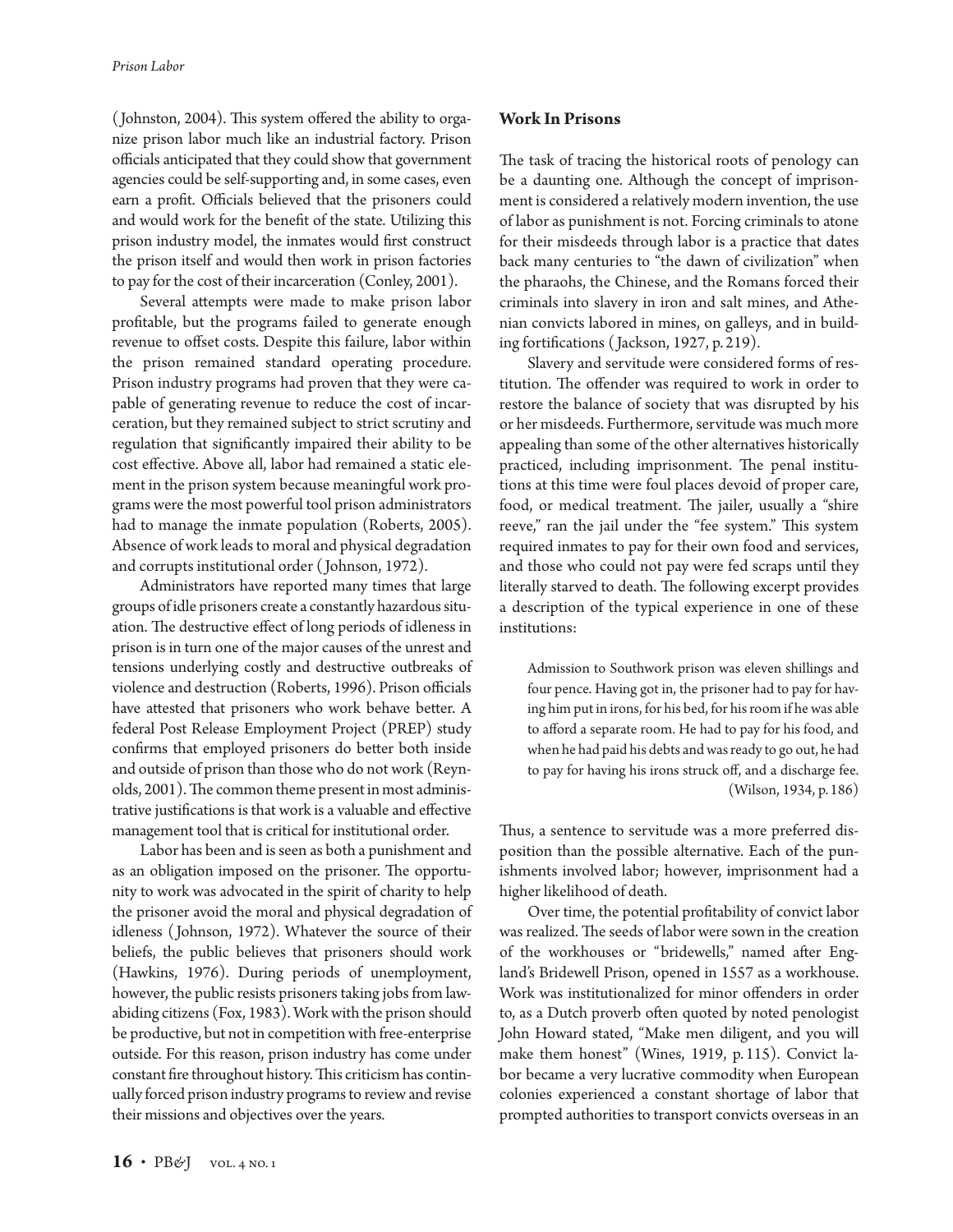effort to fill the void. In England, an Order in Council of 1617 granted a reprieve and stay of execution to people convicted of robbery and other felonies who were strong enough to be employed overseas (Ignatieff, 1981). Shipments of convicts to the American colonies began in 1618, spurred by legislation that granted land to colonists who imported convicts (Orland, 1975).

Transporting convicts to the colonies became popular; the practice supplied labor, cost little, and was actually profitable for the government because manufacturers, farmers, and plantation owners paid for convicts' services (Sellin, 1976). By custom, the convict, upon his or her arrival, assumed the status of indentured servant rather than convict. The terms of penal indenture, ranging from one to five years, were fixed by the colonial legislatures. At the conclusion of the bondage term, the servant was customarily freed and supplied with tools and, occasionally, with land (Orland, 1975). Besides being profitable for the government, this practice showed rehabilitative potential. By employing convict labor to help establish the foundations of a new society, it also insured the offender would possess a more substantial stake in the community. Overall, the practice was very successful and continued for nearly 150 years. Criminals were removed from Europe while aiding in the development of North America. When the colonies won their independence, however, this method of European aid was severed.

The Revolution ended the transportation of felons to the United States. As a result, the Founding Fathers were forced to develop a system of justice including methods of punishment. Although the precursors of the modern prisons with separation of prisoners into cells, with labor by the inmates as the rule, and with reformation as a chief aim of the incarceration existed at the papal prison of San Michele in Rome, established approximately in 1703, and the Belgian prison at Ghent, established in 1773, imprisonment itself was rarely employed as a method of punishment (Barnes, 1921). Incarceration, in the tradition of the English workhouse, developed in the immediate aftermath of the Revolution. A group of prominent Pennsylvania citizens including Benjamin Franklin, Dr. Benjamin Rush, and William Bradford came together to update the state's very harsh Criminal Code of 1718 including punishment (Shelden & Brown, 2003). The new statutes authorized a penalty of hard labor to be "publicly and disgracefully imposed" for certain crimes. Prisoners were sentenced to perform hard labor in the "streets of cities and towns, and upon the highways of the open country and other public works" (Statutes at Large of Pennsylvania, 1786). It was believed that humiliation through public degradation would act as a rather convincing deterrent to criminal behavior as well as to provide for "benefit of the public and the reparation of injuries done to private persons" (Statutes at Large of Pennsylvania, 1786).

The punishment, however, had unintended consequences; convicts began to draw crowds of jeering but sympathetic people (Shelden & Brown, 2003). In response, a group led by Benjamin Franklin and Dr. Benjamin Rush organized the Philadelphia Society for Alleviating the Miseries of Public Prisoners. The Society's first action was to petition the Pennsylvania Executive Council to declare that the only desirable method of penal reform was "solitary confinement at hard labor" (Fox, 1972, p. 141). The Pennsylvania legislature responded, in 1789, by designating the Walnut Street Jail as a place for the reception of serious offenders from all parts of the Commonwealth (Orland, 1975). In addition, a revised Pennsylvania criminal code incorporated the principles established by William Penn in 1682 that forbade torture, the capricious use of mutilation, and physical punishment (Hay, 1980). These penalties were replaced with imprisonment at hard labor, moderate flogging, fines, and forfeiture of property. All lands and goods belonging to felons were to be used to make restitution to the victims of crimes, with restitution being limited to twice the value of the damages (Lewis, 1967).

Felons who owned no property were required by law to work in the prison workhouse until the victim was compensated. The Pennsylvania criminal codes also placed a strong emphasis on accountability and restitution. Reformers believed the prisoner should be rehabilitated and re-educated and should be allowed to earn his or her freedom while learning a specific trade (Shelden & Brown, 2003). Society was holding the offender accountable for his or her crimes. He or she alone would be responsible for the reformation of his or her character through a regime of hard labor. In order to gain freedom from imprisonment, the person would have to demonstrate a devotion to law-abiding life through hard work that, in turn, would generate revenue to compensate the victims. Being allowed to work was a reward for cooperative offenders. It also aided in breaking the boredom of isolation (Quinn, 2003). In advocating the adoption of labor in penal methods, it was argued that the financial and disciplinary advantages go hand in hand (Hiller, 1915).

The subsequent penal institutes were conceived as places where criminal offenders would be isolated from the bad influences of society and from one another so that, while engaged in productive labor, they could reflect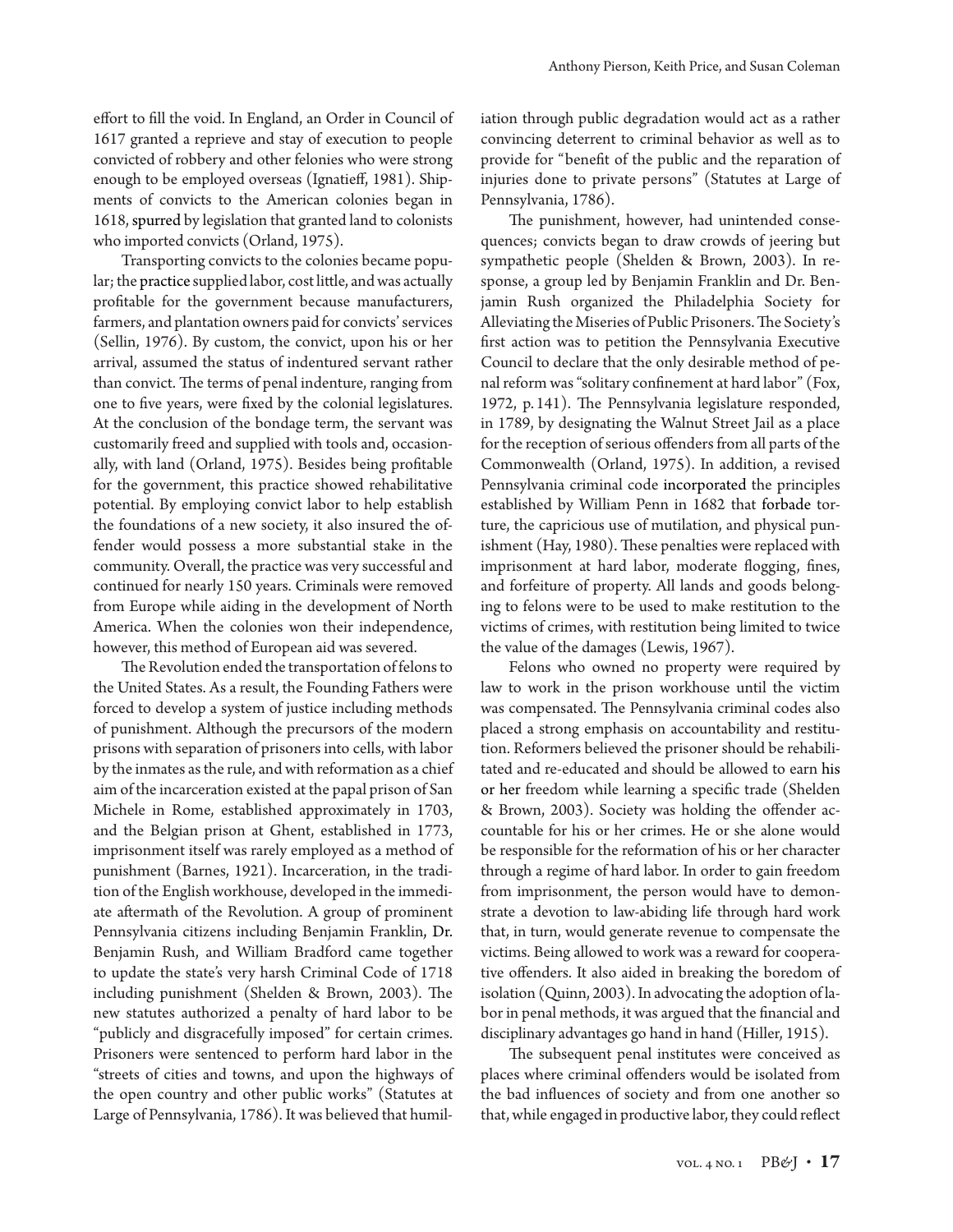on their past misdeeds, repent, and be reformed (Shelden & Brown, 2003). After reformation occurred, the offender would re-enter the community as a useful and productive citizen. Prominent leaders of the time were in complete agreement that reformation was the key to discouraging criminal behavior.

A division, however, occurred among reformers as to the way in which reformation was to be accomplished. Proponents of the Auburn System that emphasized work in association with other prisoners maintained that inmates first had to be "broken" and then socialized by means of a rigid discipline of congregate, but silent, labor. They argued that the silent system cost less, efficiently tapped convict labor, and developed individuals who eventually would be able to return to the community with the discipline necessary for the industrial age. The Pennsylvanians responded that New York had sacrificed the principal goal of the penitentiary (reformation) to the accessory goal (cost-effectiveness) and contended that exploiting inmates through large-scale industry failed to promote the work ethic and instead merely embittered the prisoners (Fox, 1972).

Eventually, the solitary labor system set up under the Pennsylvania System was seen as antiquated because it was not as efficient as the contrasting congregate labor utilized in the Auburn System (Fox, 1972).

Prison factories during the nineteenth century produced shoes, barrels, carpets, engines, boilers, harnesses, clothing, and furniture—goods that could not be produced at all under the solitary system or not in quantities sufficient to generate significant revenue (Roberts, 1996). The congregate system became the model for the American penitentiary at least partially because workers were in short supply, and the Auburn System fit nicely within the larger structure of capitalism, characterized as it was by the need for cheap labor (Shelden & Brown, 2003; Johnson, 2002).

Much of the history of work by prisoners revolves around the search for suitable ways to occupy inmates' time while also serving the financial interests of forces outside the walls. The term "prison industry" conjures up images of factory assembly-line production, stoop labor in fields, or chain gangs working on roads; however, inmate work encompasses much more than that. Two programs implemented in California illustrate the variety of the nature of work behind walls, although other states' programs incorporate innovative approaches as well. The Department of Forestry and Fire Protection utilizes inmate crews who respond to all types of emergencies including wildfires, floods, search and rescue, and earth-

quakes (California Department of Forestry and Fire Protection, 2010; Brooks, 2010). At the other end of the spectrum was the Arts-in-Corrections Program, a victim of the state's recent budget crisis. This program aimed to cut recidivism for creative inmates who produced literary and artistic works. The inmates' work products were marketed within the walls and in the free world. Prisoners also labor for nonprofit organizations and charities to better the communities in which they are incarcerated ( Johnson, 2002).

The organizational structures for the prison work force are myriad, but there are six traditionally established models: the public account system; the contract system and its variant; the piece-price system; the lease system; the state use system; and the works and ways system ( Jackson, 1927). "The dimensions that distinguish one organizational form from another are (1) the locus of control over the production process (state control or private control) and (2) the market within which prisonmade goods can be sold (state market or open market)" (Garvey, 1998, pp. 343–344).

In the public account system that has been operational since the beginning of prisons in this nation, the state is the manufacturer of the goods and sells its products on the open market while remaining responsible for the custody, care, and discipline of the inmates (Garvey, 1998). In other words, there is no nexus with private entities in either the production or the sale of the produced goods on the open market. The advantage is that the prison receives all the profits, and there is complete unbroken state control of the inmate, but there are disadvantages in that the goods are often of inferior quality and sold for less-than-market value that negatively impacts the wages of free labor and cuts into the profits of companies producing similar items ( Jackson, 1927).

The contract system peaked during 1790-1865 with the invention of machinery and the desire for cheap labor that accompanied the rise of the merchant-capitalists in the United States (Fox, 1972). The state housed, fed, clothed, and guarded the prisoner while the private party employed him or her; that is, the contractor directed the labor while the discipline remained with the prison officials ( Jackson, 1927). Generally, this was the most profitable system for the state, but it also maximized competition with free labor, and the reformatory aspect of labor was lost to the profit motive. In addition, while the prison officials were nominally in control of the inmates, the officials often were the tools of the contractors and took bribes for the agreements or turned blind eyes to safety and health issues. In a variation—the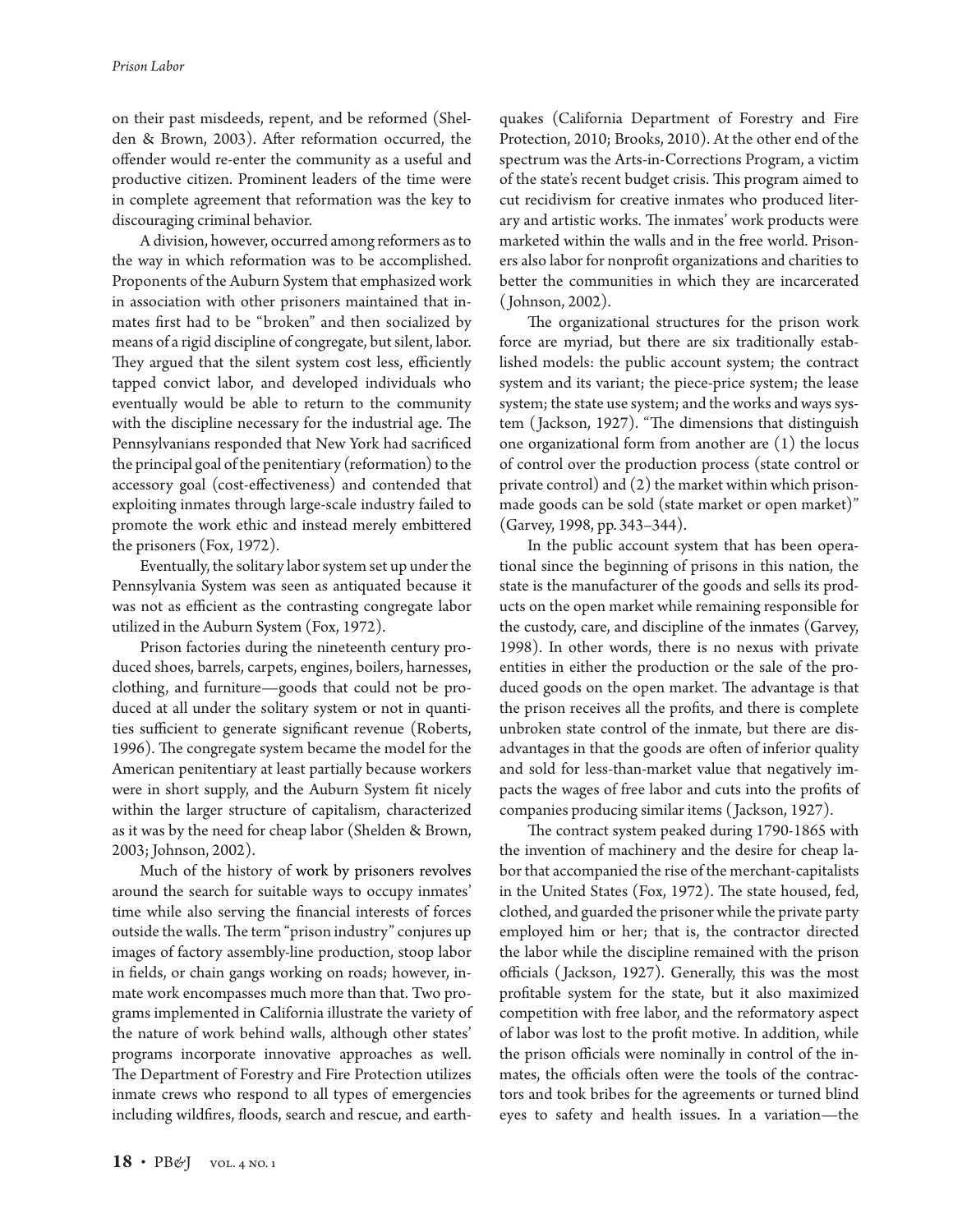piece-price system—that was primarily employed during the 1880s and 1890s, although it had emerged earlier in Pennsylvania and New Jersey, the entrepreneur furnished the raw material and took the finished product at an agreed-upon rate. The inmate was not directly employed by the contractor, and both the prisoner and the work flow remained under the control of the prison, but there was often friction between the contractors and the prison officials, especially the guards. Revelations about the abuse of inmates, the competition with free labor, and profiteering by dishonest administrators and businesses led to a societal demand for reform ( Jackson, 1927).

Under the convict-lease system, the state transferred its prisoners to a contractor or lessee for a fixed annual fee and relinquished supervision, control, and care of the inmates to the contractor. From the authorities and taxpayers' view, leasing inmates for labor was rather advantageous. Prisons shifted the costs for the upkeep of the prisoners, which effectively lowered their operating budgets as well as generating an income—either earning a percentage of the profits from the sale of prisoner-produced goods or as rent for the inmates themselves. The lease system, however, was extremely exploitive ( Jackson, 1927). Convicts were deemed as "being a slave, in a condition of penal servitude to the State" (*Ruffin v. Commonwealth*, 1871, p.798) in the eyes of businesses, government, and the public. The inmates were viewed as less than human even to the point that their lives were considered of little value in comparison to the profits to be earned. Inmates were forced to work in intolerable conditions, isolated in turpentine camps in the swamps and in lumber camps as well as mines and quarries, and subjected to incredibly brutal living conditions and punishments that including flogging, hanging by the thumbs, and the water cure where water was forced into the prisoner's mouth through the use of a funnel while the prisoner was held on his back ( Jackson, 1927). Clearly, these operations were outside the Eighth Amendment's prohibition of cruel and unusual punishment. "The basic concept underlying the Eighth Amendment is nothing less than the dignity of man. While the State has the power to punish, the Amendment stands to assure that this power be exercised within the limits of civilized standards" (*Trop v. Dulles,* 1958, at 100). Either little or no litigation about the treatment of these individuals under the lease convict system was brought forward in most states or in the federal courts. Public outrage and political pressure contributed to the abolition of the convict lease system; it was only when accompanied by economic pressures that made convict-leasing unprofitable that the practice ended (Mancini, 1996).

While the lease system was less objectionable initially to the labor unions and trade associations because the convicts did work in very dangerous conditions that other workers did not want to do, capitalists and labor were united in their opposition to the other schemes of using inmate labor to produce goods for the competitive market, especially during the depressions of the 1870s and 1890s when efforts to shut down prison work programs intensified. Not wanting to lose the income brought in by various prison work programs nor willing to oppose the growing union power, many state legislatures turned to a state-use system in which prisoners produce goods and services used only in state institutions and agencies as a compromise. The public works and ways system and the state-use system are variants of the same theme. In the first, prisoners work on public projects such as construction and repair of bridges, roads, and state buildings, although the skilled labor is often done by free-world employees ( Jackson, 1927). For example, inmates at the federal penitentiary at Leavenworth, Kansas and at New York's Sing Sing State Penitentiary helped construct the very walls of their place of confinement (Roberts, 1996). The state-use plans in the different regions of the nation took very different shapes. In the North, inmates often remained sequestered behind the walls to manufacture goods for sale to the state while in the more agricultural areas, farm colonies dominated. Southern states were the first to purchase substantial tracts for this purpose in the 1880s and 1890s, but substantial prison farms were established in Ohio, Illinois, Iowa and Indiana, to name only a few, during the first part of the twentieth century ( Jackson, 1927; Garvey, 1998).

In both the state-use plan and the public works and ways system, the state retains control over the inmates and the production processes, and the financial benefits to the state are clear with both. There are two primary disadvantages; the first is that prisoners are located at the work site and lose access to many treatment programs, and the second is that the general public prefers that prisoners remain in the shadows and dislikes seeing men in chains, or today's modern version, unique garb under heavy guard in the open as those in Massachusetts found in the late eighteenth century. Again, the question is the proper balance to be maintained with the competition of free labor and capital. Labor organizations never opposed all convict labor but instead insisted that employment of inmates should be for the purpose of reformation of the prisoner, not for the profit of the state or in lieu of free market's opportunities ( Jackson, 1927).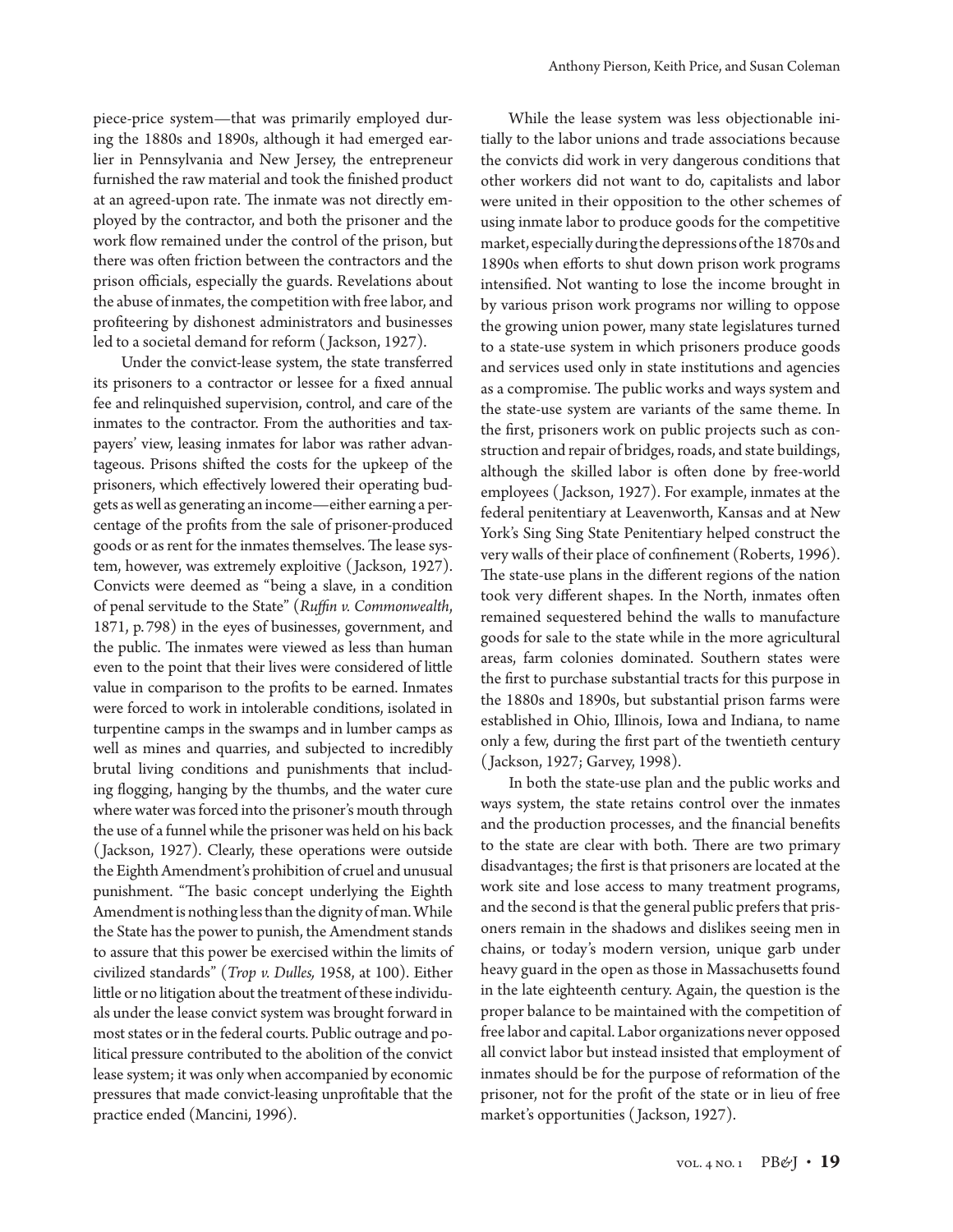By the end of the 1930s and with the collapse of the economy during the Great Depression, idealism was set aside and commitment to prison labor as a tool of reform fell precipitously; Congress had passed laws banning prisoner-made products from interstate commerce (Hawes-Cooper Act, 1929; Ashurst-Sumners Act, 1935; Walsh-Healey Act, 1936). Although, exceptions were made during World War I when President Woodrow Wilson's 1918 executive order allowed contracts for war supplies to be made directly with prisons and provided for the compensation of the inmates and during World War II when President Franklin Roosevelt ordered the government to procure goods for the military effort from state and federal prisoners ( Jackson, 1927; Hawkins, 1983).

By 1940, every state had passed some sort of limitation on prison-made items in direct competition with free-market products. Despite its hostility toward items produced within state prisons, the national government followed a different pattern for its own institutions. For instance, Congress authorized the Attorney General in 1918 to establish a factory at the Atlanta prison to manufacture cotton fabrics for tents for the military and for mail sacks for the Post Office (Act of July 10, 1918). This was expanded in 1930 to all prisons for all physically fit inmates to work in various public ways and works programs and to produce articles for consumption within prisons and authorizing various government departments to buy available prison goods at current market prices (Act of May 27, 1930). Four years later, Congress authorized the creation of the Federal Prison Industries (FPI), a corporation with a five-member (now six-member) board composed of representatives from industry, labor, agriculture, retailers and consumers, and designees of the Attorney General and the Secretary of Defense and charged with two sometimes contradictory goals—employment of inmates and diversification "so far as practicable, prison industrial operations and so operate the prison shops that no single private industry shall be forced to bear an undue burden of competition from the products of the prison workshops" (Act of June 23, 1934). The accompanying Executive Order 6917 issued by President Franklin Roosevelt in December iterated that various government agencies were to buy the goods or services but not for more than the fair market price (Roosevelt, 1934). The salient features of the Federal Prison Industries, Inc., program are the following: (1) that inmates are paid for their work (from \$.23 to \$1.25 per hour in 2009) and must make restitution to their victims up to one-half of their income and that the work must be "meaningful," (2) that the program must be self-supporting; and (3) that the

program is essentially a state-use system (Federal Prison Industries, 2009)

In 1977, FPI adopted the trade name of UNICOR. UNICOR industries are situated within various prisons but operate independently from the prison. Federal agencies, with the exception of the Department of Defense and the Central Intelligence Agency, must procure products offered by UNICOR, unless authorized by UNICOR to solicit bids from the private sector, and waivers may be granted by UNICOR if its price exceeds the current market price for comparable products, but federal agencies are not required to procure services provided by UNI-COR but are encouraged to do so ( James, 2007; Federal Procurement Policy Act, 1974; Federal Acquisition Regulation System, 2010). Throughout its history, FPI has adapted and upgraded its product lines in response to changing customer demands; the canvas feed bags for horses and wicker settees it produced in the 1930s, for example, have been supplanted by automated data processing services, recycling, modular office furniture, and electronic cables for defense systems (Roberts, 1996).

Furthermore, in 1979 Congress lifted restrictions on the interstate sale of products made in state prisons and urged correctional administrators to explore privatesector ways to improve prison industry under the Private Sector/Prison Industry Enhancement Certification (PIE) program; PIE permits prisons to contract with private firms to either hire offenders to work directly for the company or to buy goods from prison-run operations ( Justice System Improvement Act of 1979; Hauck, 2000). It partially negates prior legislation and permits the movement of state prison-made products in interstate commerce if the prison program pays offenders either the prevailing wage in the free market or minimum wage, whichever is higher, contributes to the victim's compensation or victim's assistance program, consults with organized labor and local businesses that might be affected by the program as well as insuring that offender labor will not displace workers in the free world, and involves the private sector (Misrahi, 1996). More recently, the U.S. Army in 2005 established guidelines for the employment of civilian inmate populations on military installations (U.S. Army Regulation 210-35).

Though national and state governments attempt to mute criticism through the implementation of the state-use system, the allegations continue that such programs that compete with private businesses undercut both labor and private enterprise, and the debate rages on between the correct equilibrium of two social goods—the employment and rehabilitation of offenders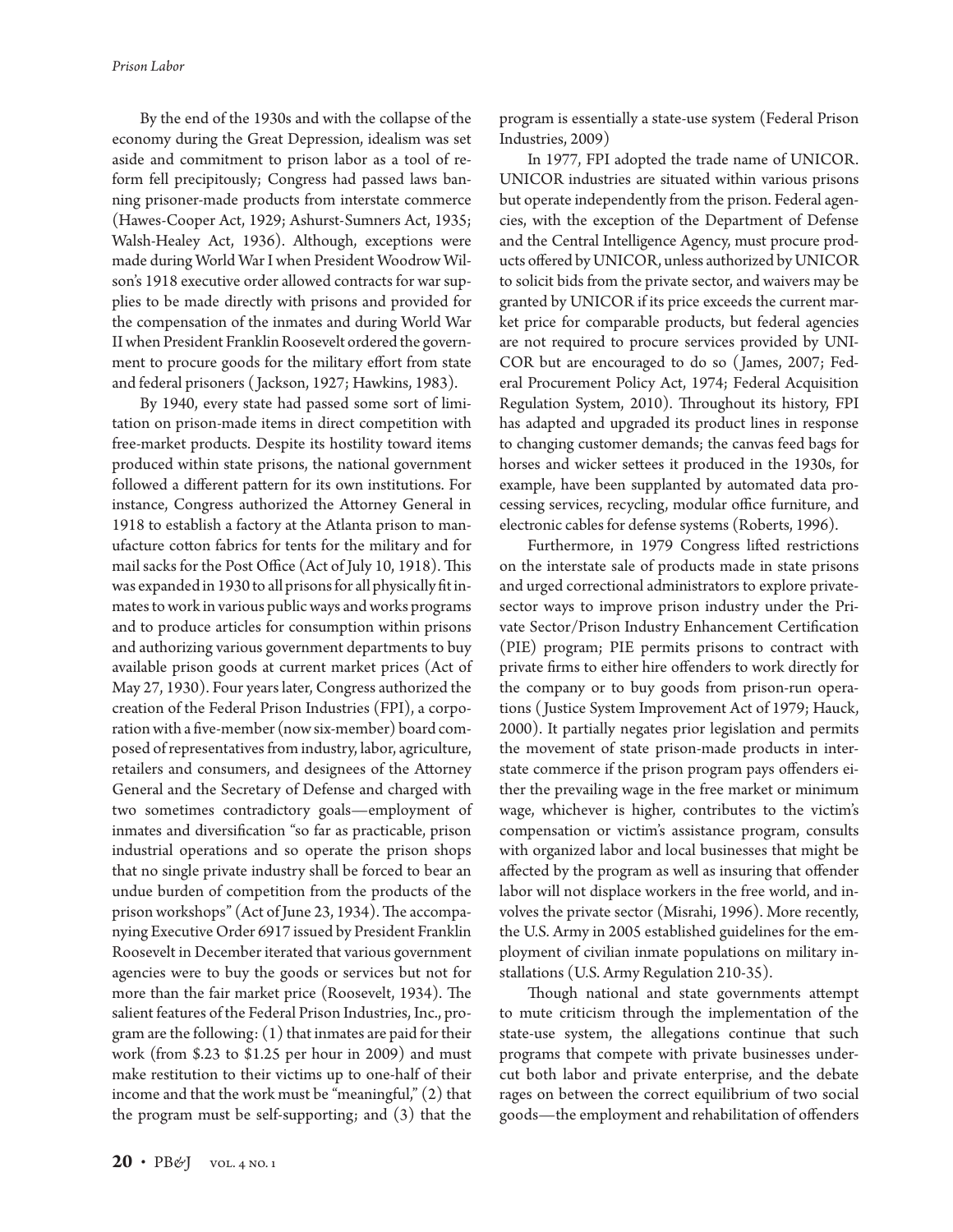and the need to protect the jobs of law-abiding citizens, especially in troubled economic times ( James, 2007). Support for self-sustaining prisons and employment of prisoners unite both liberals and conservatives in maintaining the programs.

### **Conclusion**

Today's renewed interest in prison work stems from the tremendous increases in the prisoner population, the diminished belief that prisons can reform prisoners, and an American business community unafraid of competition. Over the years, federal and state laws, often to appease those opposed to competition from prison-made goods or for jobs, have denied convicts opportunities for productive employment. While halting steps have been taken to allow the sale of prison-made goods and to create private sector jobs for prisoners, legal restrictions, aided by bureaucratic inertia and labor union sensitivities, continue to hamper progress (Reynolds, 2001).

In a society emphasizing work as the major status determinant, prison work has important potentialities for making the correctional institution a means of rehabilitation.

Discussions between free-world manufacturers and prison work program supervisors appear to offer new opportunities for inmate workers. These discussions should lead to a reduction in the discrepancies between prison and outside worker. This will allow the inmate worker to make an easy transition from the prison factory to the outside job. In turn, rehabilitation will be further enhanced ( Johnson, 1972).

Above all, work programs should seek to correct certain basic aspects of imprisonment. First, prisons still engage in training prisoners for release. The men and women behind bars are more than just convicts who overwhelmingly come from disenfranchised communities and have few employable skills (Roberts, 2005).

"At least 95% off all State prisoners" (Gideon, 2011, p.1) and 98% of federal prisoners will be released to our

communities in the future (Federal Prison Industries Inc., 2009). They greatly need basic education, training, and social assistance. If society chooses to turn a blind eye to the plight of the prisoner, then that society has no one to blame but itself when he or she is released and returns to a life of crime. Or, as the late Chief Justice Warren Burger colorfully and bluntly stated, "We must accept the reality that to confine offenders behind walls without trying to change them is an expensive folly with short term benefits — winning the battles while losing the war. It is wrong. It is expensive. It is stupid." (Petersilia, 2003, p. 93)

In addition to preparing inmates for life outside the walls, work in the prison should alleviate the unremitting and incessant tediousness of "doing time." It should improve discipline by keeping inmates occupied and by raising their morale. Prisons without meaningful activities for inmates are more dangerous. The programs that are incorporated in prison work play an essential role in protecting lives, preserving stability, and saving money in the nation's prisons (Roberts, 1996).

For external constituencies, investments in prison work can lower expenditures for day-to-day prison operations and thus free resources that can then be appropriated to other rehabilitation programs (Roberts, 1996). Despite the abuses and controversies that have swirled around various programs, no one has proposed an absolute prohibition of inmate work. It is in the best interest of the inmate and society that the prisoners are not idle and that their work results in rehabilitation for the individuals and in benefits, both direct and indirect, for society as a whole (Garvey, 1998).Inmates "sentenced to work" accomplish all of these goals.

anthony pierson *holds an MA in criminal justice.* keith price *is department head and associate professor of political science and criminal justice and psychology, sociology, & social work.* susan coleman *is an instructor of political science and criminal justice.*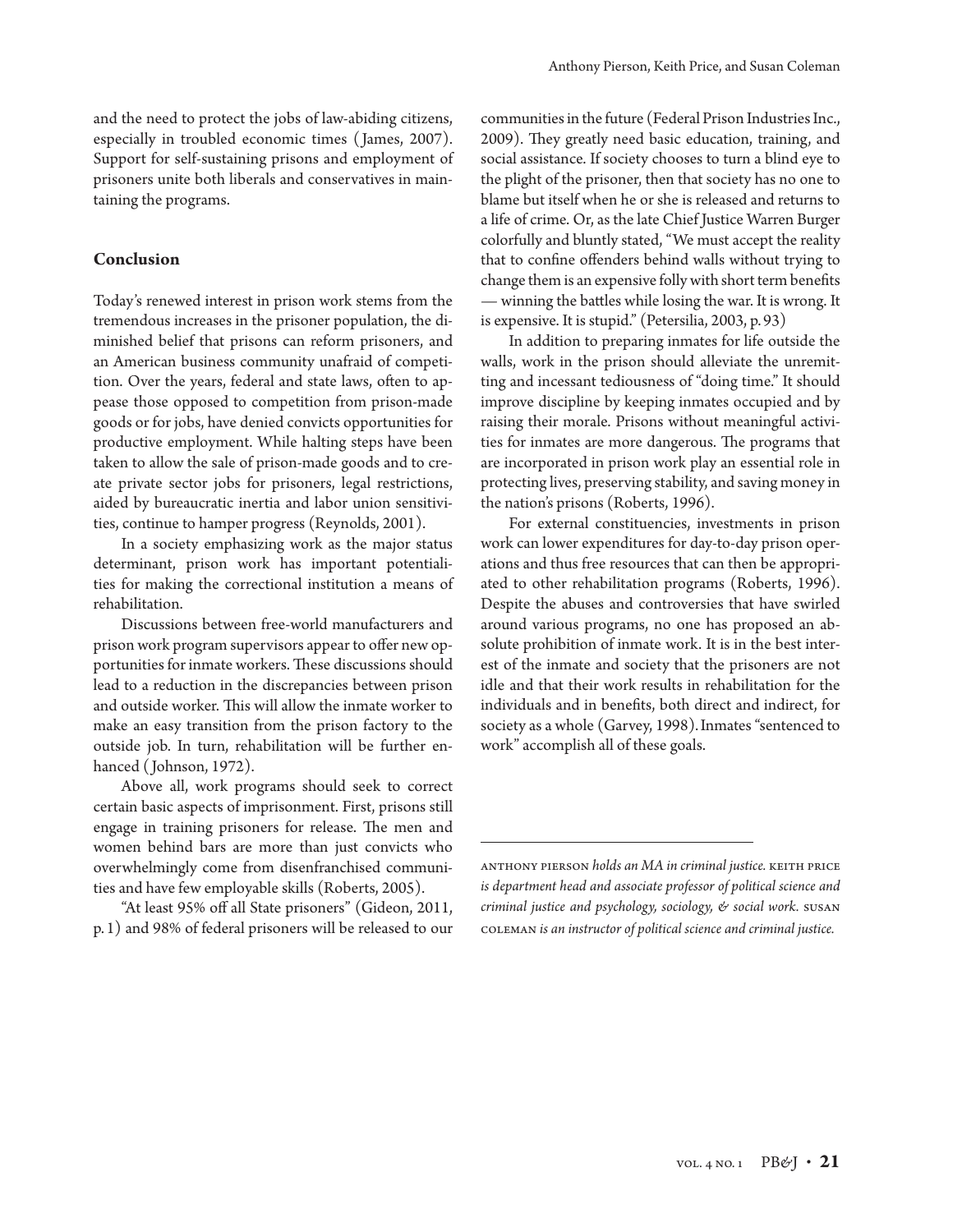# References

Act Amending the Penal Laws of This State, Statutes at Large of Pennsylvania, vol. XII, pp. 280–281 (1786).

Act of June 23, 1934, 18 U.S.C. §§ 744i-n (1934).

- Act of July 10, 1918, 18 U.S.C §§ 794-801 (1996).
- Act of May 27, 1930, 18 U.S.C. §§ 744a-h (1930).
- Anderson, M. L., Logio, K. A., & Taylor, H. F. (2001). *Understanding society: An introductory reader*. Belmont, CA: Wadsworth/Thomson Learning.
- Ashurst-Sumners Act, 18 U.S.C. §§ 1761–62 (1996).
- Barnes, H. E. (1921). The historical origin of the prison system in America. *Journal of the American Institute of Criminal Law and Criminology 12*(1), 35–66.
- Brooks, B. (2010). CAL FIRE CDCR inmate firefighters. *Fire Department Network News*. Retrieved from http://www .fdnntv.com/CAL-FIRE-Inmate-Firefighters
- California Department of Forestry and Fire Protection. (2010). *Conservation camp program.* Retrieved from http:// www.fire.ca.gov/fire\_protection/fire\_protection\_coop \_efforts\_consrvcamp.php
- Canell v. Multnomah County, 141 F.Supp.2d 1046 (D. Or., 2001).
- Carter v. Tucker, 69 Fed. Appx. 678 (6th Cir. 2003).
- City of Topeka v. Boutwell, 53 Kan. 20 (Kan. 1894).
- Conley, J. A. (2001). Prisons, production, and profit: Reconsidering the importance of prison industries. *Journal of Social History 14*(2), 1–19.
- Constantine, S. (2006). Correction in the countryside: Convict labor in rural Germany 1871–1914. *German History 24*(1), 39–61.
- Fallis v. United States, 263 F.Supp. 780 (M.D. Pa., 1967).
- Federal Acquisition Regulations System, 48 CFR § 8.604 (2010).
- Federal Prison Industries, Inc. (n.d.). *Factories with fences: 75 years of changing lives.* Retrieved from http://www.unicor.gov /information/publications/pdfs/corporate/CATMC1101 \_C.pdf

Federal Prison Industries, Inc. (2009) *Annual report 2009*. Petersburg, VA: UNICOR Print Plant. Retrieved from http:// www.unicor.gov/information/publications/pdfs /corporate/catar2009\_C.pdf

- Flanders, C. (2007). Shame and the meaning of punishment. *Cleveland State Law Review 55*, 1–27.
- Fox, V. (1972). *Introduction to corrections*. Englewood Cliffs, NJ: Prentice Hall, Inc.
- Fox, V. (1983). *Correctional institutions*. Englewood Cliffs, NJ: Prentice Hall, Inc.
- Gaes, G. G., Flanagan, T. J., Motiuk, L. L., & Stewart, L. (1999). Adult correctional treatment. *Crime and Justice 26*, 361–426.
- Garvey, S. (1998). Freeing prisoners' labor. *Stanford Law Review 20*, 339–398.
- Gideon, L. (2011). Corrections in an era of reentry. In L. Gideon and H. E. Sung (Eds.), *Rethinking corrections: Rehabilitation, reentry, and reintegration* (pp. 1–18)*.* Thousand Oaks, CA: Sage Publications.
- Hauck, B. (2000). Recent legislation: Prison labor. *Harvard Journal on Legislation 37*, 279.
- Hawes-Cooper Act, Act of Jan. 19, 1929, 49 U.S.C. § 60 (1994).

Hawkins, G. (1976). *The prison: Policy and practice.* Chicago, IL: The University of Chicago Press.

Hawkins, G. (1983). Prison labor and prison industry. In M. Tonry & N. Morris (Eds.), *Crime and Justice: An Annual Review of Research* (Vol. 5, pp. 85–127). Chicago, IL: University of Chicago Press.

- Hay, D. (1980). Crime and justice in eighteenth and nineteenth century England. In N. Morris & M. Tonry (Eds.), *Crime and Justice: An Annual Review of Research*, Vol. 2. Chicago, IL: University of Chicago Press.
- Hiller, E.T. (1915). Labor unionism and convict labor. *Journal of the American Institute of Criminal Law and Criminology, 5*(6), 851–879.
- Ignatieff, M. (1981). State, civil society, and total institutions: A critique of recent social histories of punishment. In M. Tonry & N. Morris (Eds.), *Crime and Justice: An Annual Review of Research* (Vol. 3, pp.153–192)*.* Chicago, IL: University of Chicago Press.
- Inmates of Occoquan v. Barry, 844 F.2d 828 (D.C. Cir.1988).
- Jackson, H. T. (1927). Prison labor. *Journal of the American Institute of Criminal Law and Criminology 18*(2), 218–268.
- James, N. (2007). *Federal prison industries*. Washington, DC: Congressional Research Services.
- Johnson, E. H. (1972). Prison industry. In R. M. Carter, D. Glaser, & L. T. Wilkins (Eds.), *Correctional institutions*. Philadelphia, PA: J.B. Lippincott Company.
- Johnson, R. (2002). *Hard time: Understanding and reforming the prison* (3rd ed.). Belmont, CA: Wadsworth/Thomson Learning.
- Johnson, W., Bennett, K., & Flanagan, T. (1997). Getting tough on prisoners: Results from the national corrections survey, 1995. *Crime and Delinquency 43*(1), 24–41.
- Johnston, N. (2004). The world's most influential prison: Success or failure? *The Prison Journal 84*(4), 20S–40S.
- Johnstone, R. L. (1992). *Religion in society: Sociology of religion*  (4th ed.). Englewood Cliffs, NJ: Prentice Hall, Inc.
- Justice System Improvement Act of 1979, 42 U.S.C. § 3711 (1979).

Lewis, O. (1967). *The development of American prisons and prison customs: 1776–1845*. Montclair, NJ: Patterson-Smith.

Lippke, R. L. (1998) Prison labor: Its control, facilitation, and